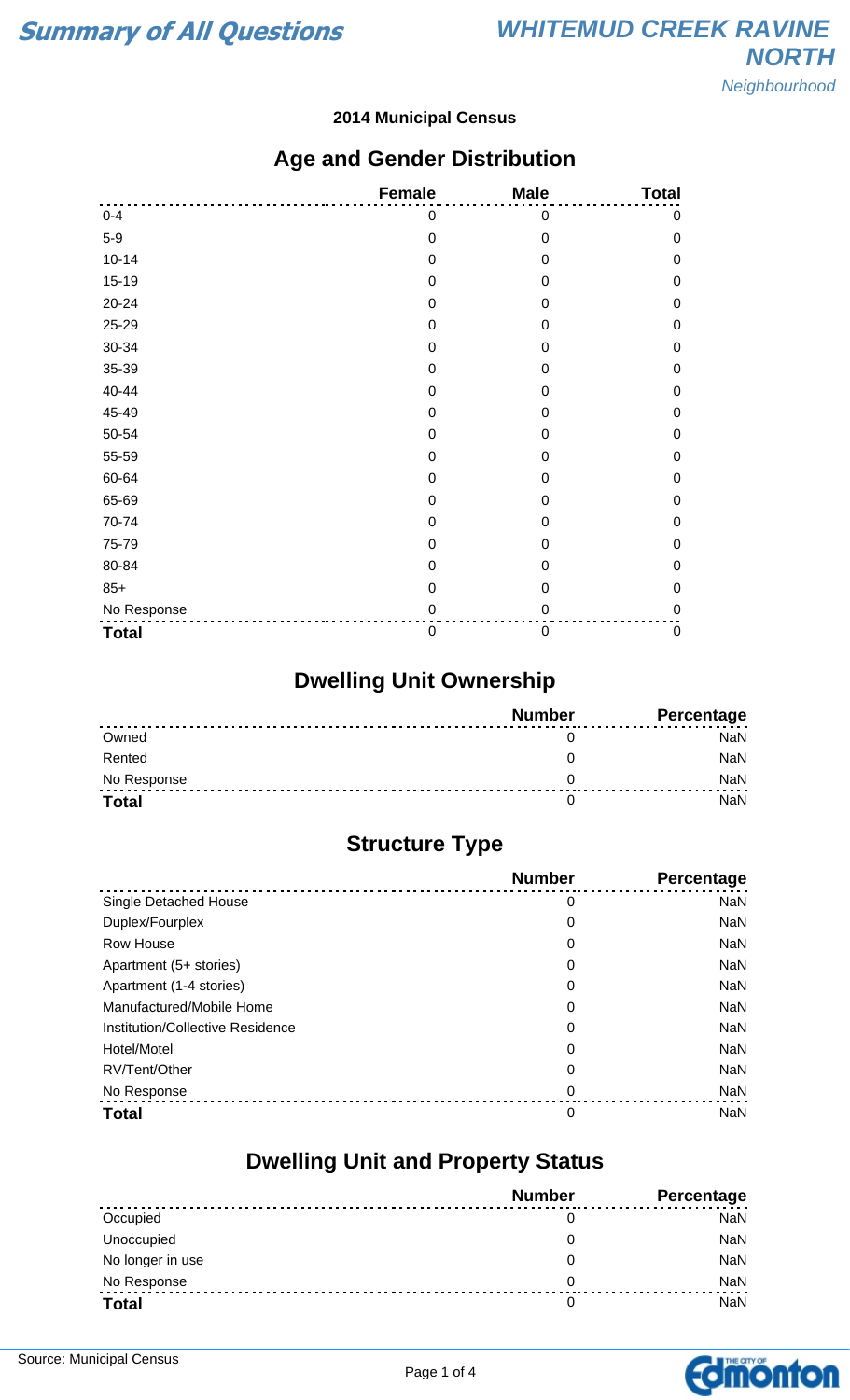### **Marital Status**

|                      | <b>Number</b> | Percentage |
|----------------------|---------------|------------|
| Married              | 0             | <b>NaN</b> |
| Common-law           | 0             | <b>NaN</b> |
| Separated/divorced   | 0             | <b>NaN</b> |
| <b>Never Married</b> | 0             | <b>NaN</b> |
| Widowed              | 0             | <b>NaN</b> |
| No Response          | 0             | <b>NaN</b> |
| <b>Total</b>         | 0             | <b>NaN</b> |

### **Employment Status**

|                            | <b>Number</b> | Percentage |
|----------------------------|---------------|------------|
| Preschool                  | 0             | <b>NaN</b> |
| Kindergarten - Gr.6        | 0             | <b>NaN</b> |
| Gr.7 - Gr.9                | 0             | <b>NaN</b> |
| Gr.10 - Gr.12              | 0             | <b>NaN</b> |
| Post Secondary Student     | 0             | <b>NaN</b> |
| Homemaker                  | 0             | <b>NaN</b> |
| Employed 0-30 hrs          | 0             | <b>NaN</b> |
| Employed 30+ hrs           | 0             | <b>NaN</b> |
| Unemployed                 | 0             | <b>NaN</b> |
| Retired                    | 0             | <b>NaN</b> |
| Permanently unable to work | 0             | <b>NaN</b> |
| No Response                | 0             | <b>NaN</b> |
| <b>Total</b>               | $\mathbf 0$   | <b>NaN</b> |

### **Term of Residence at this Location**

|                              | <b>Number</b> | Percentage |
|------------------------------|---------------|------------|
| 5 years or more              | 0             | NaN        |
| 3 years to less than 5 years | 0             | NaN        |
| 1 year to less than 3 years  | 0             | NaN        |
| Less than 1 year             | 0             | NaN        |
| Child less than 1 year       | 0             | NaN        |
| No Response                  | $\Omega$      | NaN        |
| <b>Total</b>                 | 0             | NaN        |

# **Previous Residence if living in Dwelling for less than 1 year**

|                                   | <b>Number</b> | Percentage |
|-----------------------------------|---------------|------------|
| Elsewhere in Edmonton             | 0             | <b>NaN</b> |
| Elsewhere in Alberta              | 0             | <b>NaN</b> |
| <b>Atlantic Canada</b>            | 0             | <b>NaN</b> |
| Ontario/Quebec                    | 0             | <b>NaN</b> |
| Territories/Manitoba/Saskatchewan | 0             | <b>NaN</b> |
| <b>British Columbia</b>           | 0             | <b>NaN</b> |
| <b>Outside Canada</b>             | 0             | <b>NaN</b> |
| No Response                       | 0             | <b>NaN</b> |
| <b>Total</b>                      | 0             | <b>NaN</b> |

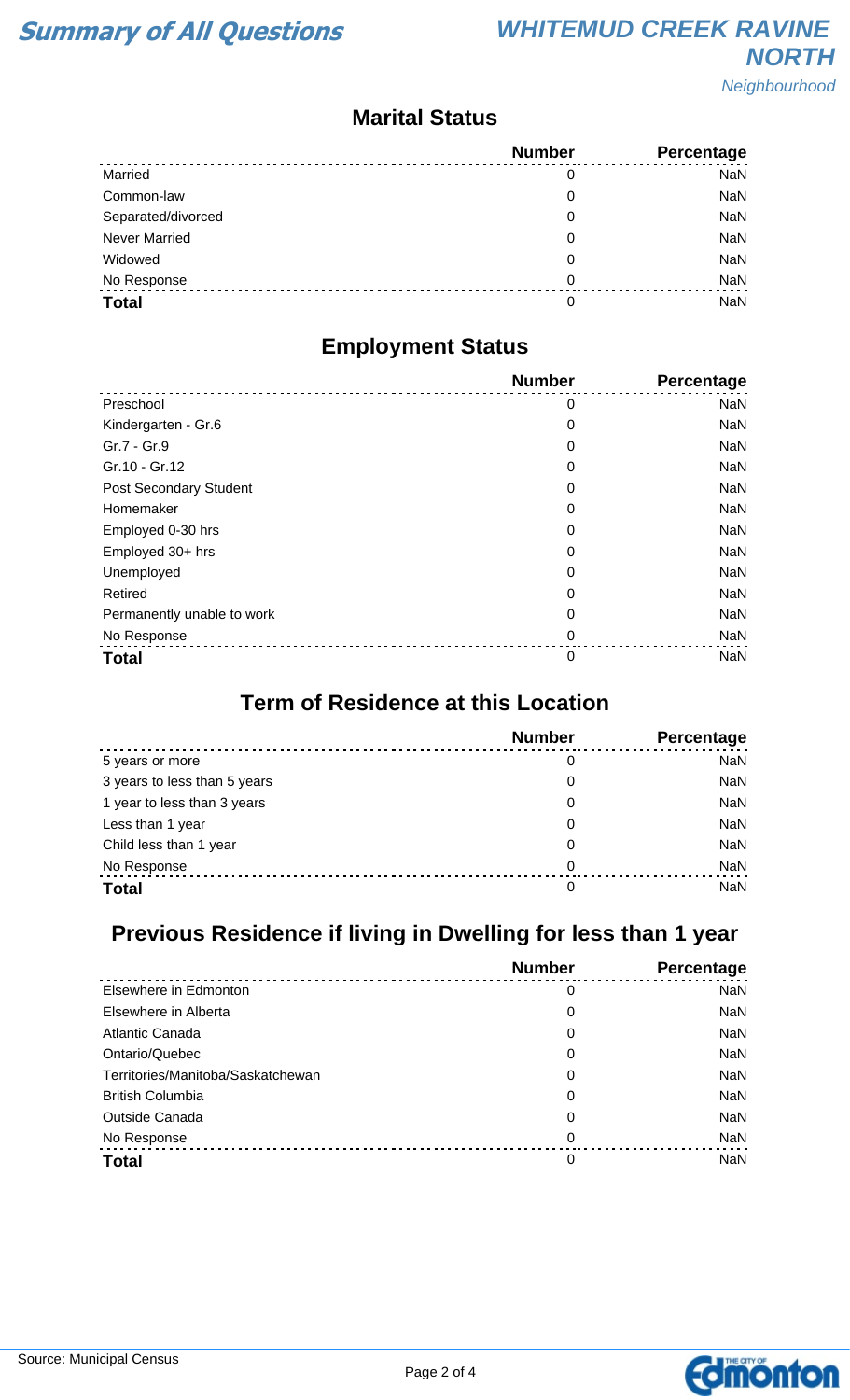# **Main Mode of Transportation from Home to Work**

|                              | <b>Number</b> | Percentage |
|------------------------------|---------------|------------|
| Car/Truck/Van (as Driver)    | 0             | <b>NaN</b> |
| Car/Truck/Van (as Passenger) | 0             | <b>NaN</b> |
| Transit                      | 0             | <b>NaN</b> |
| Walk                         | 0             | <b>NaN</b> |
| <b>Bicycle</b>               | 0             | <b>NaN</b> |
| Other                        | 0             | <b>NaN</b> |
| No Response                  | 0             | <b>NaN</b> |
| <b>Total</b>                 | 0             | NaN        |

# **Citizenship**

|                      | <b>Number</b> | <b>Percentage</b> |
|----------------------|---------------|-------------------|
| Canadian Citizen     |               | NaN               |
| Non Canadian Citizen |               | <b>NaN</b>        |
| No Response          |               | <b>NaN</b>        |
| <b>Total</b>         |               | NaN               |

## **School Residency**

|              | <b>Number</b> | <b>Percentage</b> |
|--------------|---------------|-------------------|
| Public       |               | NaN               |
| Catholic     |               | NaN               |
| No Response  |               | <b>NaN</b>        |
| <b>Total</b> |               | NaN               |

## **Household Languages**

|                              | <b>Number</b> | Percentage |
|------------------------------|---------------|------------|
| English Only                 | 0             | <b>NaN</b> |
| Arabic                       | 0             | <b>NaN</b> |
| Cantonese                    | 0             | <b>NaN</b> |
| French                       | 0             | <b>NaN</b> |
| German                       | 0             | <b>NaN</b> |
| Mandarin                     | 0             | <b>NaN</b> |
| Panjabi (Punjabi)            | 0             | <b>NaN</b> |
| Spanish                      | 0             | <b>NaN</b> |
| Tagalog (Pilipino, Filipino) | 0             | <b>NaN</b> |
| Ukrainian                    | 0             | <b>NaN</b> |
| Other                        | 0             | <b>NaN</b> |
| No Response                  | $\mathbf 0$   | <b>NaN</b> |
| <b>Total</b>                 | $\mathbf 0$   | <b>NaN</b> |